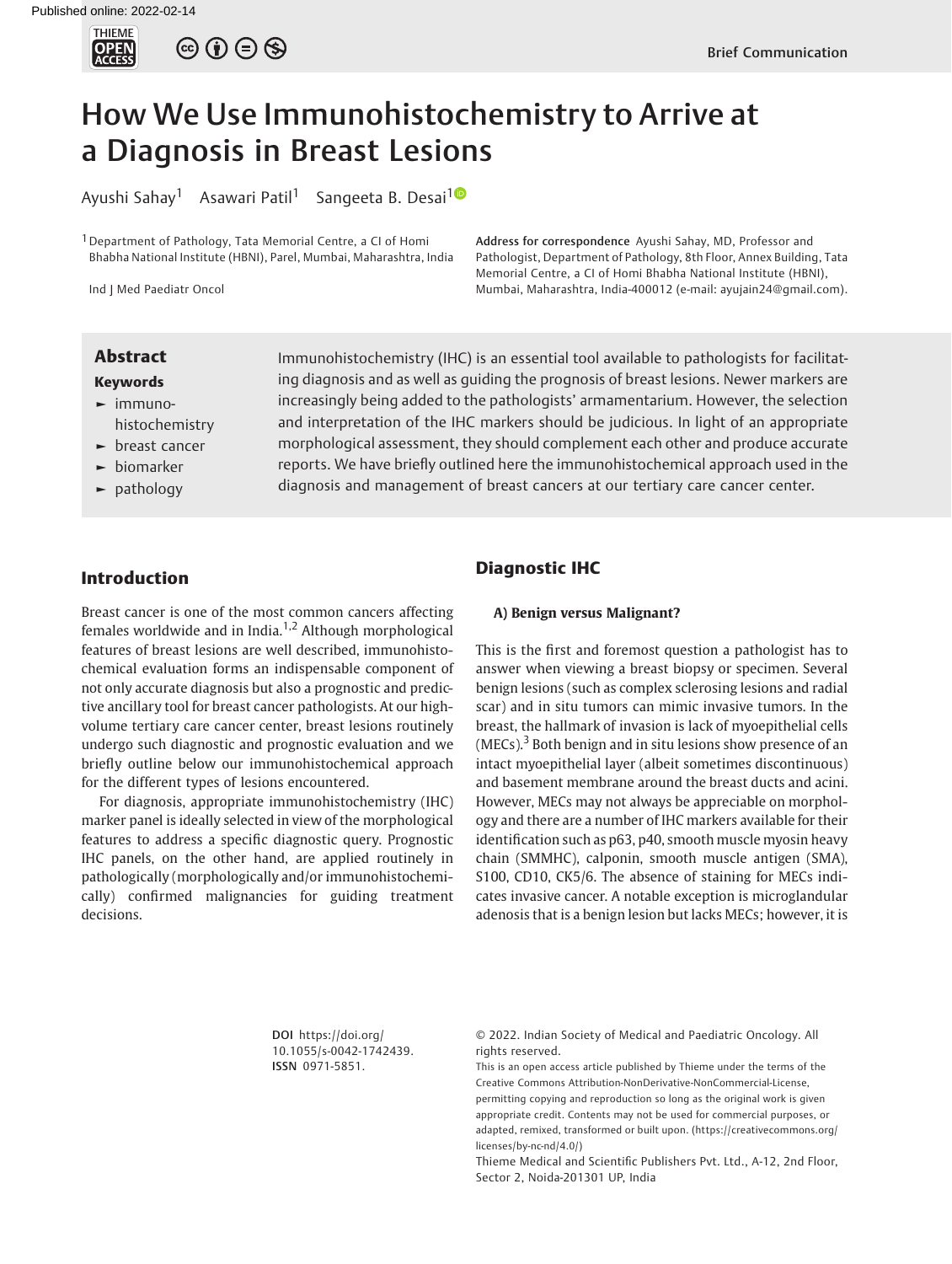| <b>Marker</b> | Pattern     | Utility                                                                                                                                                                     | <b>Pitfalls</b>                                                                                                                                                                                                                 |  |
|---------------|-------------|-----------------------------------------------------------------------------------------------------------------------------------------------------------------------------|---------------------------------------------------------------------------------------------------------------------------------------------------------------------------------------------------------------------------------|--|
| P63           | Nuclear     | Best MEC marker with a clean background, no<br>cross-reactivity with stromal myofibroblasts<br>or vascular smooth muscle cells. Highly<br>specific and $\sim$ 90% sensitive | May show focal gaps/attenuation<br>(discontinuous pattern) around noninvasive<br>epithelial nests (especially CIS) and may also<br>label ACC, papillary Ca, and squamous<br>component of metaplastic Ca in a diffuse<br>fashion |  |
| P40           | Nuclear     | Antibody against an isoform of p63, with<br>similar reactivity and performance                                                                                              | Same as above. May be used interchangeably,<br>but not proven superior to p63 for breast MEC                                                                                                                                    |  |
| <b>SMMHC</b>  | Cytoplasmic | Slightly higher sensitivity than p63                                                                                                                                        | Cross-reactivity with stromal myofibroblasts<br>and vascular smooth muscle                                                                                                                                                      |  |
| Calponin      | Cytoplasmic | Continuous cytoplasmic linear staining<br>pattern in normal or benign breast tissue,<br>with a focal discontinuous pattern in a few<br><b>DCIS</b>                          | A high frequency of cross-reactivity with<br>stromal myofibroblasts and vascular smooth<br>muscle cells as well as occasionally tumor<br>epithelial cells                                                                       |  |
| CD10          | Cytoplasmic | Relatively sensitive, no reactivity to vascular<br>smooth muscle cells                                                                                                      | Cross-reactivity to myofibroblasts and<br>nonspecific reactivity to epithelial cells                                                                                                                                            |  |
| CK 5/6        | Cytoplasmic | Identifies MEC as well as useful in benign<br>ductal hyperplasia and papillary breast<br>lesions (usually mosaic) to differentiate from<br>DCIS (usually negative)          | Also positive in squamous epithelial cells,<br>basal subtype DCIS and basal-like TNBC                                                                                                                                           |  |

Abbreviations: ACC, adenoid cystic carcinoma; Ca, carcinoma; DCIS, ductal carcinoma in situ; MEC, myoepithelial cells; SMMHC, smooth muscle myosin heavy chain; TNBC, triple-negative breast carcinoma.

identifiable by immunoreactivity for S100 protein and is typically triple negative. Conversely, adenoid cystic carcinoma and metaplastic carcinoma may be positive for MEC markers; however, the location of positivity will not be peripheral or linear.<sup>4</sup> Various MEC markers and their utilities are shown in ►Table 1. In our practice, we use a combination of at least one nuclear (usually p63) and one cytoplasmic MEC marker (usually calponin or SMMHC). Other markers like SMA and S100 show a lot of cross-reactivity with surrounding myofibroblasts (especially in desmoplastic stroma) and blood vessels, limiting interpretation. Importantly, caution should be exercised when evaluating MEC markers in poorly fixed tissue and the presence of internal positive control (adjacent benign ducts) should always be cross-checked before interpreting MEC markers as absent to avoid a false-positive diagnosis of carcinoma.

#### B) Duct hyperplasia versus in situ cancer?

Increased use of mammographic screening has resulted in increasing biopsies that show a variety of intraductal proliferative lesions. In such biopsies, usual ductal hyperplasia (UDH) may sometimes be difficult to differentiate from atypical ductal hyperplasia (ADH) or in situ cancer (DCIS) of low-to-intermediate grade. Although morphological differences among these entities are well established, adjunctive IHC is a supportive tool in problematic cases. The usual panel includes high molecular weight keratins (HMWCK) like CK5/6, and estrogen receptor (ER): luminal epithelial cells of ADH/low-to-intermediate DCIS showing negativity for the former and diffuse strong expression for the latter, while UDH shows strong positivity for CK5/6 and heterogeneous/ patchy ER expression. However, it should be noted that

apocrine metaplasia and columnar cell alteration may also show an absence of CK5/6 and should not be misinterpreted as DCIS. $3-5$ 

#### C) Ductal neoplasia versus lobular neoplasia?

Invasive lobular carcinomas (ILCs), in general, are more often multifocal, bilateral, and widely metastatic, with worse outcomes, recurrences, and higher mortality than ductal carcinoma. Although ILC is usually easily distinguishable from duct carcinoma due to its typical single file pattern and dyscohesion, there is marked morphological overlap. ILCs show loss of cell-cell adhesion due to the absence of Ecadherin and/or a dysfunctional cadherin–catenin complex. Diffuse membranous loss of E-cadherin is thus considered diagnostic of ILC, whereas normal ducts and duct carcinoma show diffuse membranous staining. However, it has to be kept in mind that E-cadherin may be retained in up to 15% lobular carcinomas,<sup>4</sup> or conversely, show a loss in  $\sim$ 10 to 15% of ductal carcinomas, especially in higher grade tumors.<sup>6</sup> Other members of the cadherin–catenin complex, such as p120 catenin and beta, catenin may serve as useful adjunctive markers in difficult cases. Similar to E-cadherin, p120 shows crisp linear membranous staining in normal breast ducts and duct carcinomas (both in situ and invasive). However, in contrast to E-cadherin, which is a negative marker (loss signifying ILC), p120 is a positive marker showing strong cytoplasmic staining in lobular neoplasia (both in situ and invasive).

Hence, cytoplasmic expression of p120 signifies lobular neoplasia, while membranous expression signifies duct carcinoma.<sup>4</sup> Beta-catenin mirrors E-cadherin, showing loss of membranous staining in ILC.<sup>3</sup> One should always compare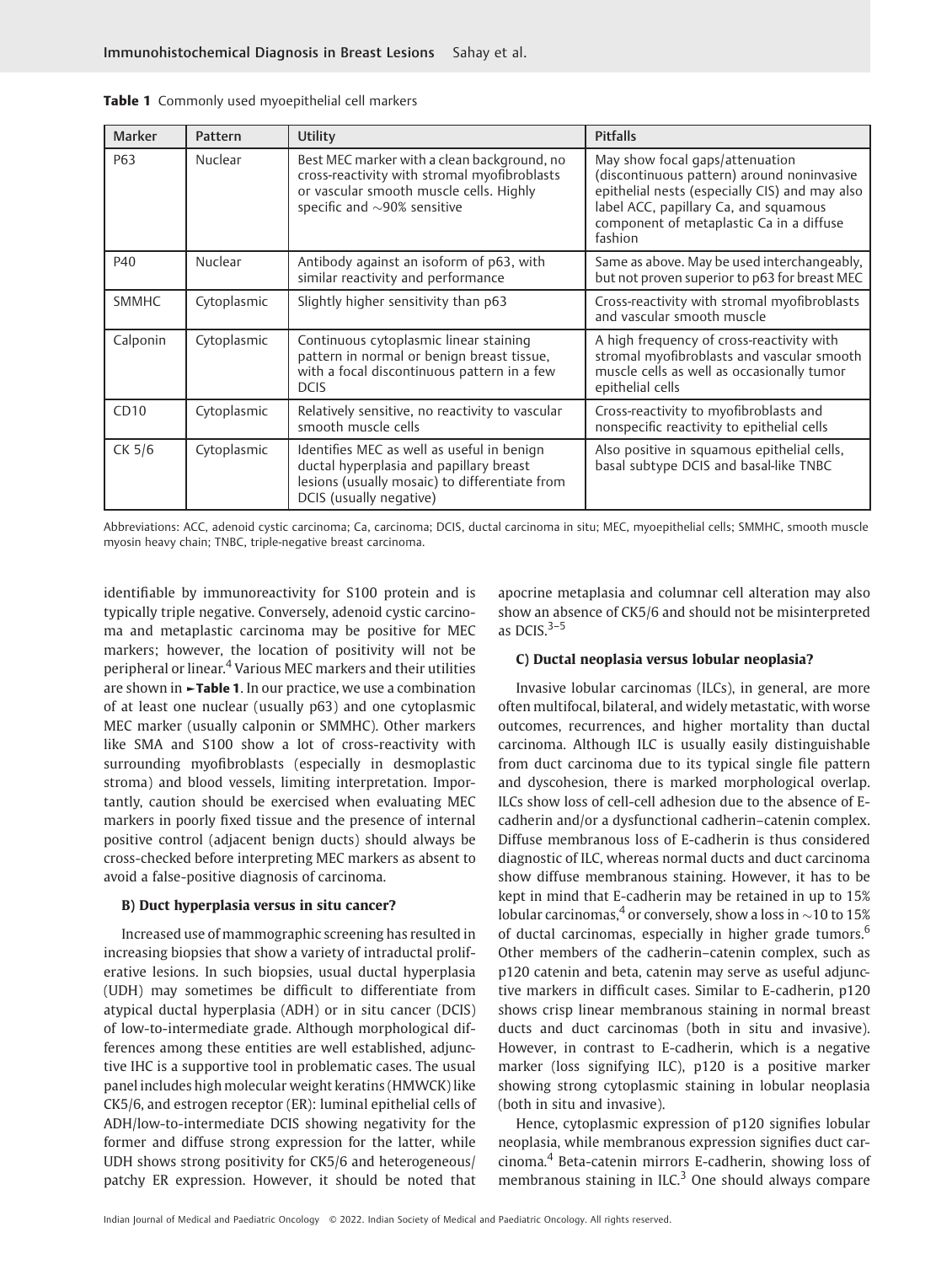with internal control uninvolved breast ducts while interpreting these markers. Additionally, a diagnosis of ILC should be revisited if the tumor is ER-negative and/or HER2-positive. Hence, for differentiating lobular neoplasia from ductal neoplasia in difficult cases, morphology is useful in conjunction with a panel of these markers.

### D) Type of papillary neoplasm?

Papillary neoplasms of the breast are a heterogeneous group. Their spectrum ranges from benign lesions (intraductal papilloma), atypical (ADH involving papilloma, in situ lesions (DCIS arising in papilloma or papillary DCIS), and invasive (solid papillary carcinoma). Encapsulated papillary carcinoma is a borderline lesion considered in situ by some and invasive by other. Diagnosis is usually challenging, especially in biopsies, and IHC is often helpful. The most useful IHC for differential among papillary neoplasms is MECs, which are evaluated at the periphery of the lesion and along the papillary cores.<sup>6,7</sup>

In addition, the expression of HMWCK, ER, and neuroendocrine markers may also be used in difficult cases. ►Fig. 1 outlines the IHC approach used in our lab for papillary neoplasms. In fragmented biopsies, where encapsulation and periphery of the lesion cannot be reliably identified, an initial impression of a complex papillary neoplasm may be conveyed, deferring definitive diagnosis to a larger specimen.

#### E) Diagnosis of spindle cell neoplasms (SCN)?

SCN of the breast encompasses a wide spectrum ranging from benign to malignant and epithelial to myoepithelial to mesenchymal in origin. Biopsy interpretation of SCN of the breast is especially challenging due to limited tissue. It is helpful to categorize the lesion as low-grade or high-grade on initial screening, consider the various differentials of each category, and accordingly choose IHC markers.<sup>8,9</sup> In highgrade SCN, a differentiation between metaplastic or metastatic carcinoma from primary high-grade sarcoma or malignant phyllodes is particularly poignant due to differences in management, with nodal evaluation and chemotherapy more common for the former rather than latter.<sup>3,8</sup> No specific IHC is useful to distinguish different grades of phyllodes tumor. ►Table 2 summarizes our diagnostic approach for high-grade and low-grade SCN. Morphological clues are often helpful, particularly the presence or absence of benign ducts or in situ carcinoma. Usually, a panel of markers is selected in light of morphology; however, if uncertainty persists even after morphological and immunohistochemical evaluation on a core biopsy, it is acceptable to exercise caution and issue a preliminary report of "low- grade SCN" or "high-grade SCN" and defer a definitive categorization for the subsequent surgical specimen.

#### F) Breast primary versus metastasis from other sites?

In almost every case, pathologists are required to identify the possible origin of carcinoma at a metastatic site, and rarely one may even encounter a breast biopsy where the metastasis forms a differential with primary breast carcinoma. IHC evaluation is invaluable in such cases. Aside from a cytokeratin to prove the epithelial nature of the tumor (when lymphoma or melanoma are the differentials), various markers of mammary origin are used to include or exclude the mammary origin of the tumor. Depending on location, other relevant markers used routinely include TTF1 and napsin A (lung origin), PAX8 and WT1 (ovarian origin), CDX2, and SATB2 (GI origin). Markers indicating mammary origin include gross cystic disease fluid protein (GCDFP-15)



Fig. 1 Stepwise combined morphological and immunohistochemistry approach to the diagnosis of complex papillary neoplasms of breast. DCIS, ductal carcinoma in situ; ER, estrogen receptor; HMWCK, high molecular weight keratins; MEC, myoepithelial cells; SMMHC, smooth muscle myosin heavy chain; UDH, usual ductal hyperplasia.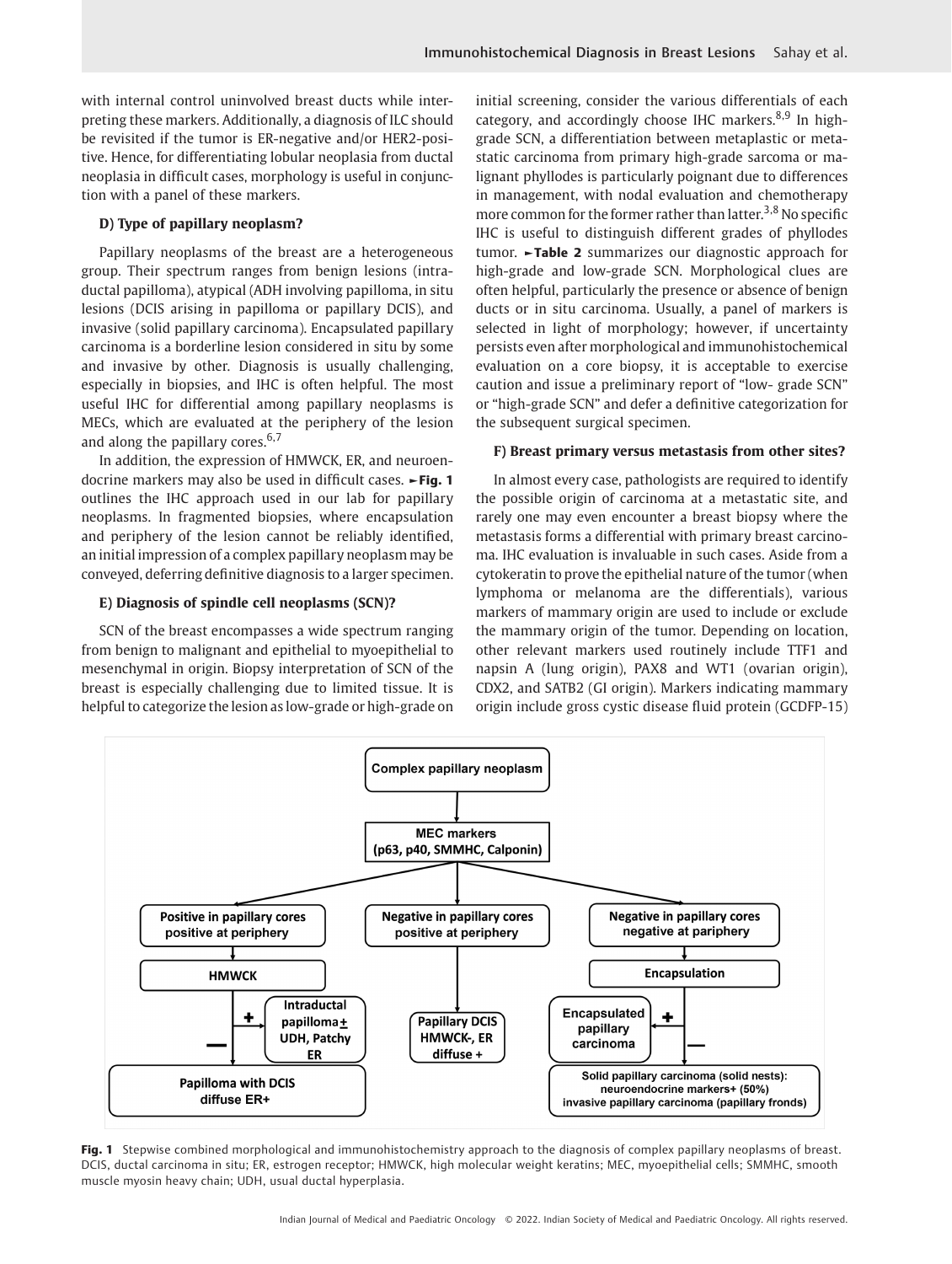| Spindle cell | Entity                                        | Morphological clues                                                                                               | Immunohistochemistry                                                   |                                           |
|--------------|-----------------------------------------------|-------------------------------------------------------------------------------------------------------------------|------------------------------------------------------------------------|-------------------------------------------|
| neoplasm     |                                               |                                                                                                                   | <b>Positive</b>                                                        | <b>Negative</b>                           |
| Low-grade    | Myofibroblastoma                              | Bland spindle cells with<br>thick collagen bundles,<br>devoid of mammary<br>ducts                                 | CD34, desmin, variable: SMA,<br>EMA, ER, PR, CD99, BCl2,<br>CD10, S100 | Epithelial markers (AE1/<br>AE3, Pan-CK)  |
|              | Fibromatosis                                  | Bland spindle cells,<br>collagenous stroma;<br>infiltrative border with<br>chronic inflammation                   | Diffuse nuclear b-catenin,<br>SMA, desmin $\pm$                        | S100, CD34, epithelial<br>markers         |
|              | Fibromatosis-like<br>metaplastic<br>carcinoma | Spindle cells with<br>tapered nuclei, nuclear<br>atypia and mitosis not<br>prominent; DCIS rare<br>$(10-15%)$     | Epithelial markers (AE1/AE3,<br>pan-CK, or HMWCK), p63,<br><b>SMA</b>  | Desmin, CD34, BCl2, ER,<br>PR, Her2       |
|              | Dermato-<br>fibrosarcoma<br>protuberans       | Dermal; spindle cells in<br>storiform and whirling<br>pattern; infiltrative<br>edges                              | CD34, SMA $\pm$                                                        | S100, epithelial markers,<br>factor XIIIa |
|              | PASH                                          | Sclerotic stroma; slit-like<br>spaces lined by bland<br>myofibroblastic cells,<br>resembling endothelial<br>cells | CD34, Bcl2, SMA, PR                                                    | CD31, ERG, desmin, ER                     |
|              | Nodular fasciitis                             | Loose edematous<br>stroma; mitosis usual;<br>extravasated RBCs;<br>inflammatory cells                             | <b>SMA</b>                                                             | Desmin, S100, CD34,<br>epithelial markers |
| High grade   | Metaplastic<br>carcinoma                      | Malignant in<br>situ/invasive epithelial<br>component-helpful if<br>present                                       | Cytokeratin (AE1/AE3/Pan<br>$CK/EMA$ ), SMA $\pm$                      | CD34, S100, HMB45,                        |
|              | Malignant<br>phyllodes tumor                  | Any benign epithelial<br>component-helpful if<br>present                                                          | CD34 (30-50%), BCl2, C-kit,<br>$SMA \pm$ , CK (rare), p63 (rare)       | S100, HMB45                               |
|              | Sarcoma                                       | Any specific lineage<br>differentiation (myoid,<br>vascular, adipocytic,<br>etc.) if present                      | As per lineage differentiation                                         | CK, HMB45                                 |
|              | Melanoma                                      | Intracytoplasmic<br>pigment (if present),<br>vesicular nuclei with<br>prominent nucleoli                          | S100, HMB45, Melan A                                                   | CK, EMA, CD34                             |

Table 2 Immunohistochemical features of commonly encountered spindle cell lesions of the breast

Abbreviations: CK, cytokeratin; DCIS, ductal carcinoma in situ; EMA, epithelial membrane antigen; ER, estrogen receptor; HMWCK, high molecular weight keratins; PASH, pseudoangiomatous stromal hyperplasia; PR, progesterone receptor; RBCs, red blood cells; SMA, smooth muscle antigen.

and mammaglobin; however, though both show high specificity (>95%), sensitivity is much lower (35–55%). Nonspecific focal staining may also be encountered, limiting diagnostic utility.3,10,11 A panel comprising GATA-3 along with various hormonal markers like ER, progesterone receptor (PR), HER2/neu, and androgen receptor (AR) is more commonly used.

GATA3, in contrast to GCDFP-15 and mammaglobin, is a nuclear IHC marker, and has shown a better sensitivity and relatively good specificity for breast cancer.<sup>4</sup> However, it must always be interpretedwith caution in a correct clinical context,

as it is also positive in a variety of other tumors, including urothelial carcinoma, squamous cell carcinoma, phaeochromocytoma, parathyroid tumors, paraganglioma, mesothelioma, and choriocarcinoma among others.<sup>3</sup> Also, GCDFP-15, mammaglobin as well as GATA3, may be negative in poorly differentiated and triple-negative breast carcinomas (TNBCs).<sup>4</sup> Importantly, it has to be remembered that most of the above breast markers overlap with skin adnexal and salivary origin high-grade carcinomas. Identification of an associated in situ component or primary location of the tumor in the breast or dermis may be useful clues in this context.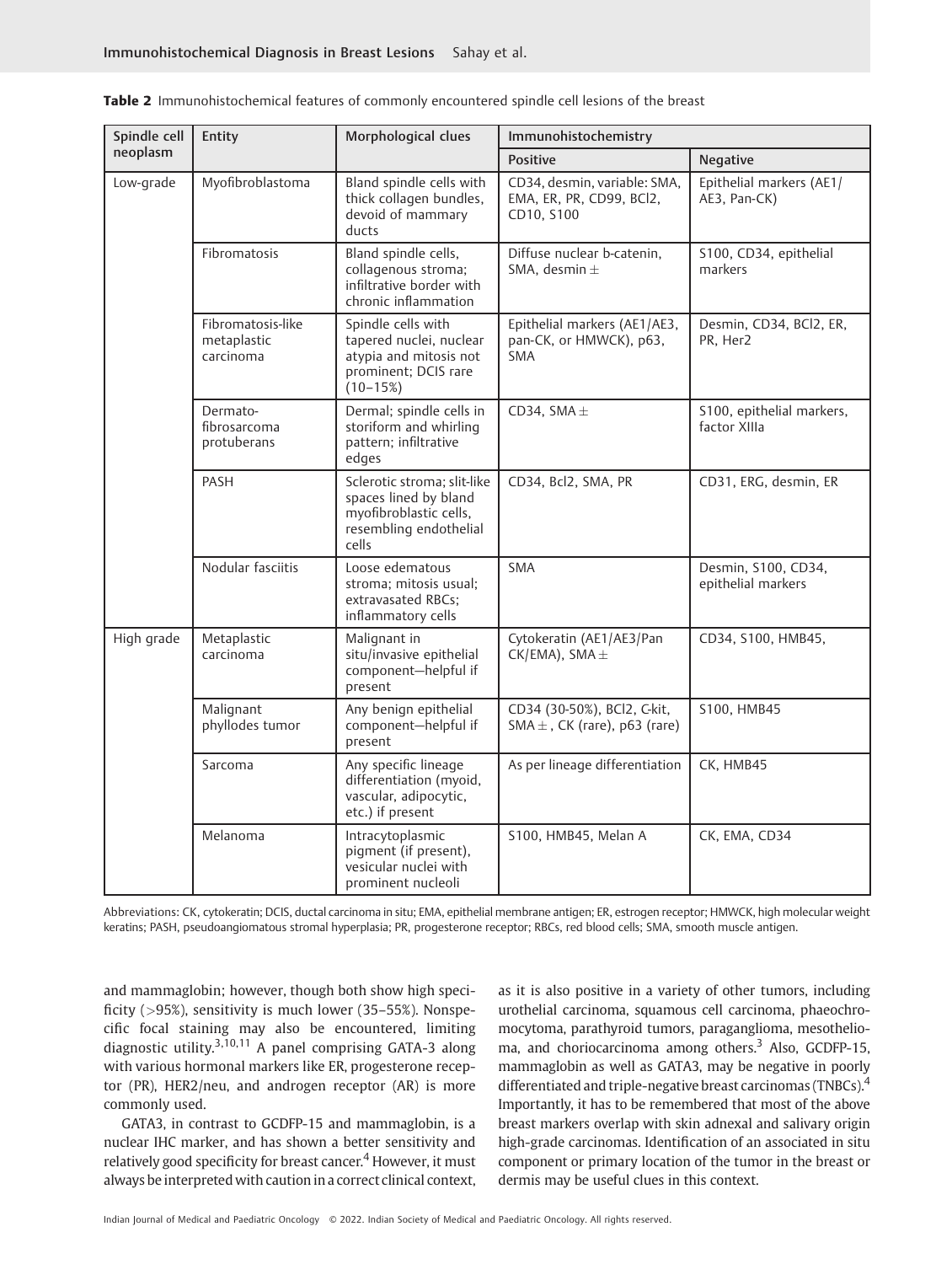# Prognostic IHC

#### A) Biomarker-based subtyping

Currently, biomarker evaluation of breast cancer is an integral part of the routine histopathological evaluation by providing invaluable prognostic and predictive information. At our institute, the most recent American Society of Clinical Oncology/College of American Pathologists guidelines are followed for ER, PR, and HER2/neu evaluation.<sup>12,13</sup> A semiquantitative Allred score for ER and PR is also provided in the report, along with mention of the presence or absence of staining in internal control in ER/PR-negative cases. The classification of breast carcinoma into intrinsic subtypes, that is, luminal A, luminal B, HER2N enriched, and basal-like is a well-known requirement for clinical management, made possible by the addition of Ki-67 to the above IHC, with Ki-67 high classified as luminal B and Ki-67 low as luminal  $A<sup>14</sup>$ 

However, although initially a cutoff of 14% was proposed and later revised to 20% for Ki-67 high and low,<sup>14</sup> there is sufficient evidence that Ki-67 IHC suffers from vagaries of preanalytical variables, testing methods, and interpretative errors. This leads to marked interobserver variability, limiting its role as a routine biomarker.<sup>15</sup> As per the latest updates, only Ki-67 index <5% or over >30% can be reliably used in T1- 2, N0-1 to estimate prognosis.<sup>16</sup> In our practice, Ki-67 detection is performed in histological grade 2, stage I/II,  $ER +$ , HER2-IBC, where the distinction between luminal A and B carries relevance for the decision on administration of chemotherapy to the particular cancer patient.

#### B) Novel markers

With the advent of molecular and cytogenetic techniques, there has been a tremendous increase in our understanding of drivers of breast carcinoma. In certain instances, it has resulted in the availability of advanced treatment options, including targeted therapies. To that effect, the emerging programmed death-ligand 1 (PD-L1) assays are now being routinely performed as a predictive biomarker for the use of immune-checkpoint inhibitor therapy in breast carcinoma. The assays are all approved as "companion diagnostics" with specific drugs but are replete with problems in interpretation and implementation. There are a number of PD-L1 clones, performed on different automated platforms, and each has been approved as a companion predictive marker for a different anti-PD-1 or anti-PD-L1 drug. The tumor types for which a particular PD-L1 clone is predictive are also different, as are the interpretation guidelines. PD-L1 IHC may be interpreted in tumor cells, immune cells or both, depending on tumor type and clone used. Learning to interpret and correctly score PD-L1 also requires training and experience. In certain tumors, a combined positive score (CPS) is considered clinically relevant, while in others a tumor proportion score (TPS), and in yet others proportion of immune cell labeling (IC). The cutoff scores are also variable between different tumors. For example, for urothelial carcinoma, 22C3 pharm DX PD-L1 clone is considered positive when CPS is  $\geq$ 10, while for Ventana SP142 PD-L1 clone, the corresponding figure is  $\geq$ 5% of IC labeling.<sup>15</sup> Hence, when performing and evaluating these assays, it is necessary to know which companion drug and tumor it is being performed for, so that the correct PD-L1 clone can be applied and accordingly interpreted. Also, the pathologist's report should always carry the diagnosis of the tumor it is being used for, along with the specific PD-L1 IHC clone and cutoff used. As our knowledge of immunotherapy and predictive biomarkers rapidly evolves, these criteria and parameters are also likely to be updated. Currently, in the breast, positivity for PD-L1 IHC by the Ventana SP142 clone is U.S. Food and Drug Administration approved for the treatment of advanced TNBCs by atezolizumab in combination with nab-paclitaxel.<sup>17</sup> A breast tumor is considered "PD-L1 positive" if it displays PD-L1 positive IC occupying  $\geq$ 1% of the tumor area.<sup>15</sup> IC here includes tumor-infiltrating lymphocytes, as well as plasma cells, neutrophils, and macrophages.

IHC for AR, though not a novel IHC marker, its utility as a predictive marker for selection of TNBC patients likely to benefit from targeted AR inhibitor therapy has recently shown promise. A cutoff of  $>1%$  tumor nuclei expressing AR has shown a response to anti-AR therapy.<sup>4</sup> At our institute, AR IHC is usually applied in clinically unresponsive/ recurrent/metastatic TNBC settings and reported as percentage and intensity of nuclear staining observed.

IHC is a rapid, widely available, and cost-effective technique, which has a number of diagnostic, prognostic as well as predictive applications in breast pathology. One should not forget, however, especially in the Indian context, that most IHC, in general, and biomarkers in particular, are dependent on excellence in standardization. To obtain adequate standardization and quality results, the tissues should be properly fixed and processed, using 10% neutral buffered formalin, with adequate fixation times (6–72 hours). Use of standardized antibodies, detection systems, scoring criteria, and cutoff along with optimal internal validation, participation in internal and external quality assurance programs, and lab accreditation are needed to produce diagnostically accurate and reproducible reports for guiding patient management.<sup>18,19</sup>

#### Authors' Contributions

AS was involved in conceptualization, designing, intellectual content, literature search, manuscript preparation, editing and review. SBD and AP contributed substantially in designing, intellectual content, manuscript editing and review.

#### Conflicts of Interest and Source of Funding

The authors declare there is no conflict of interest. This work has not received funding from any source. The manuscript has been read and approved by all the authors, and requirements for authorship have been met. All authors believe that this manuscript represents honest work.

#### References

1 Nair N, Shet T, Parmar V, et al. Breast cancer in a tertiary cancer center in India - an audit, with outcome analysis. Indian J Cancer 2018;55(01):16–22